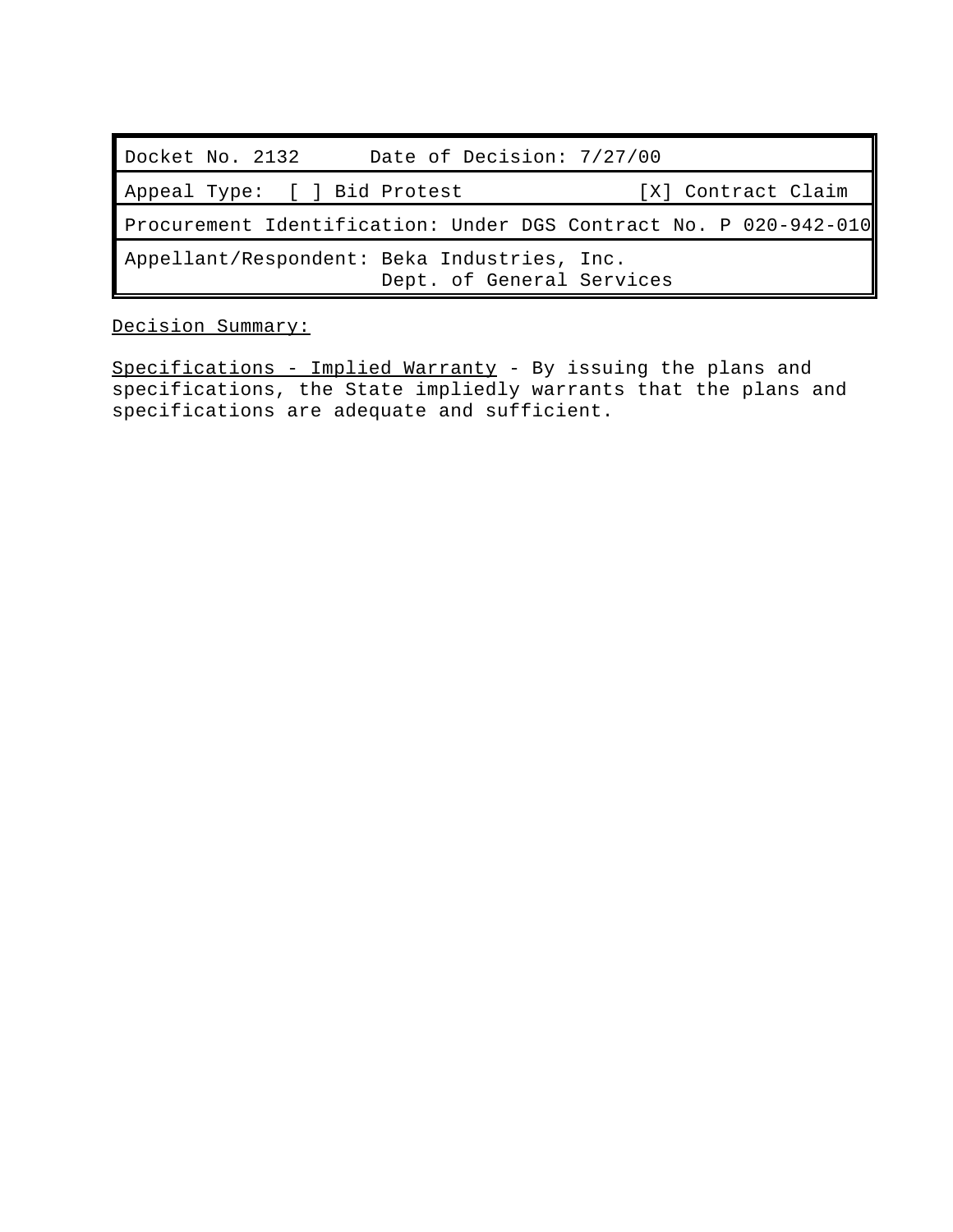## BEFORE THE MARYLAND STATE BOARD OF CONTRACT APPEALS

| <b>APPEAL OF</b>                        |                                                                                                                     |
|-----------------------------------------|---------------------------------------------------------------------------------------------------------------------|
| BEKA INDUSTRIES, INC.                   | Docket No. MSBCA 2132                                                                                               |
| Under DGS CONTRACT<br>NO. P 020-942-010 |                                                                                                                     |
| APPEARANCES FOR APPELLANT               | Scott A. Livingston, Esq.<br>Lydia B. Hoover, Esq.<br>Rifkin, Livingston,<br>Levitan & Silver, LLC<br>Baltimore, MD |
| APPEARANCES FOR RESPONDENT              | Julia Paschal Davis<br><b>Assistant Attorney General</b><br>Baltimore, MD                                           |

# OPINION BY BOARD MEMBER STEEL<sup>1</sup>

This contract dispute arose between Appellant BEKA Industries, Inc. ("BEKA"), a construction contractor from Baltimore, Maryland, and the Maryland Department of General Services ("DGS"), supervising a contract for replacement of a roadway bridge on behalf of the using agency, the Maryland Department of Natural Resources ("DNR").

# Findings of Fact

1. Prior to 1997, State officials had long been considering the need to remove and replace the existing roadway bridge at Patapsco State Park. From 1992 through 1996, DNA entered into consulting contracts with KCI, Inc. ("KCI") and URS Greiner ("Greiner") to design a new bridge. According to the testimony of one individual during the hearing in this matter, the drawings

<sup>&</sup>lt;sup>1</sup>Mr. Harrison and Mrs. Steel heard this appeal. Mr. Rosencrantz was recused in the matter.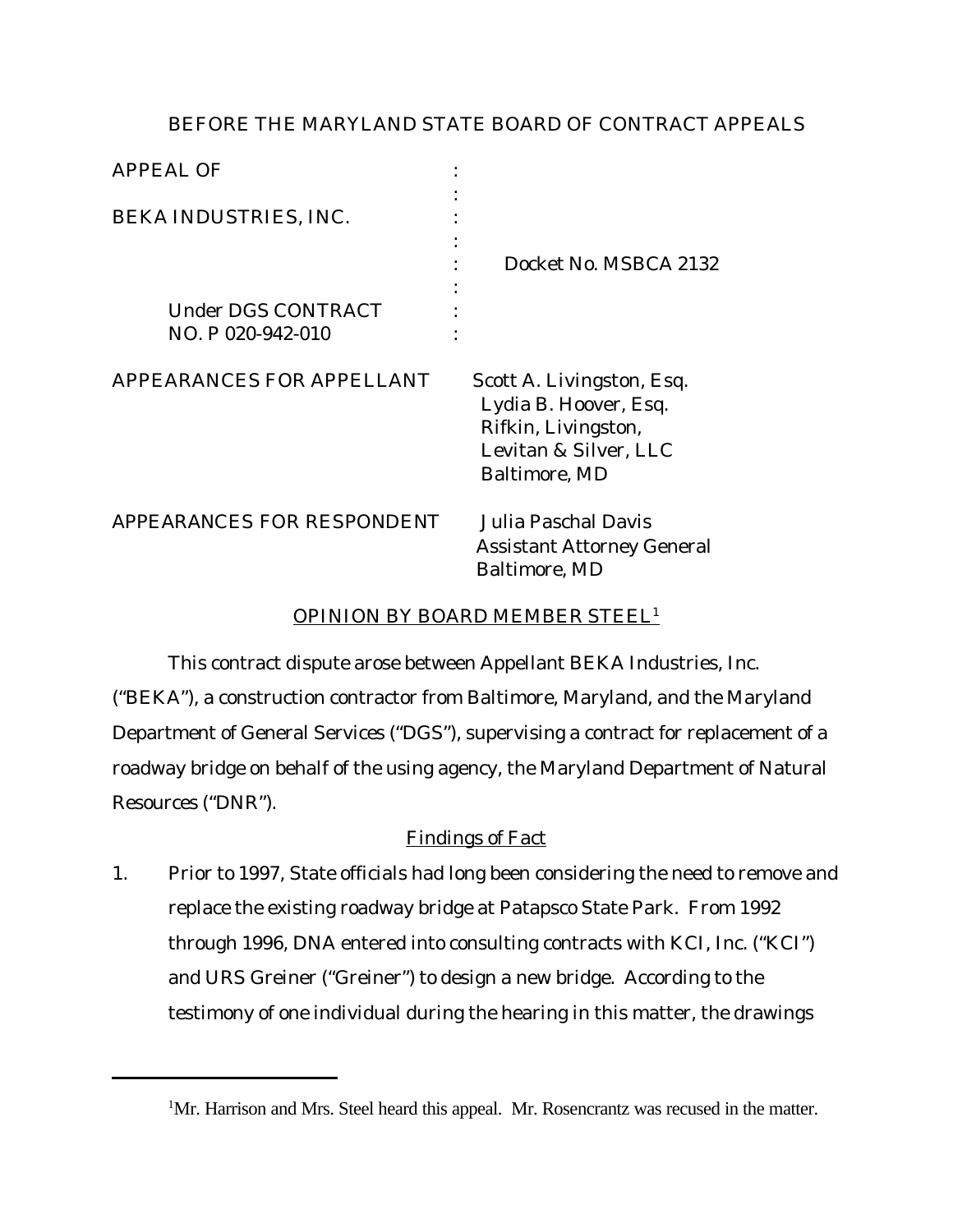prepared by KCI and Greiner during this initial process showed that a new bridge aligned with the roadway, if 24-feet wide, would interfere with certain existing utilities, including a 12" corrugated metal pipe drain ("CMP"), and a BGE transformer, as well as the historic stone abutments (called wing walls) from the original bridge. It was intended that the old wing walls would remain on site.

- 2. The cost estimates provided by Greiner exceeded the available budget, and eventually the State dismissed Greiner and determined to use a pre-fabricated bridge. Appellant was unaware until the appeal process of these initial attempts to plan for replacing the bridge.
- 3. In the Spring of 1996, DNR assigned a new employee, Mr. David Decker, to create design specifications for a replacement bridge at Patapsco Park, and to serve as the Architect Engineer ("A/E") on the project. Mr. Decker had not previously designed a bridge or its abutments, nor had he prepared specifications or reviewed shop drawings for a bridge.
- 4. During 1996, Mr. Decker believed he identified a modular pre-fabricated, preengineered bridge that the State could specify to fit in the project site, i.e. with a clear roadway of 20 feet 6 inches, and an overall width of 24 feet. From this identification stem all of the problems in this contract.
- 5. In fact, Mr. Decker was variously told by Mabey Bridge & Shore, Inc. ("Mabey") about two bridges, while he believed he was being told during different conversations and through different submissions about the same bridge. The first was a "fully-welded bridge" which was heavy and expensive, and normally only available from Mabey for rent as a temporary bridge. This fully-welded bridge was normally fully fabricated at the factory and installed in one piece by a crane, and did not have "orthotropic steel decking". The normal price for a "fully-welded bridge" was over \$80,000, though this price was not conveyed to Mr. Decker.
- 6. However, Mr. Decker was also sent brochures and specifications for Mabey's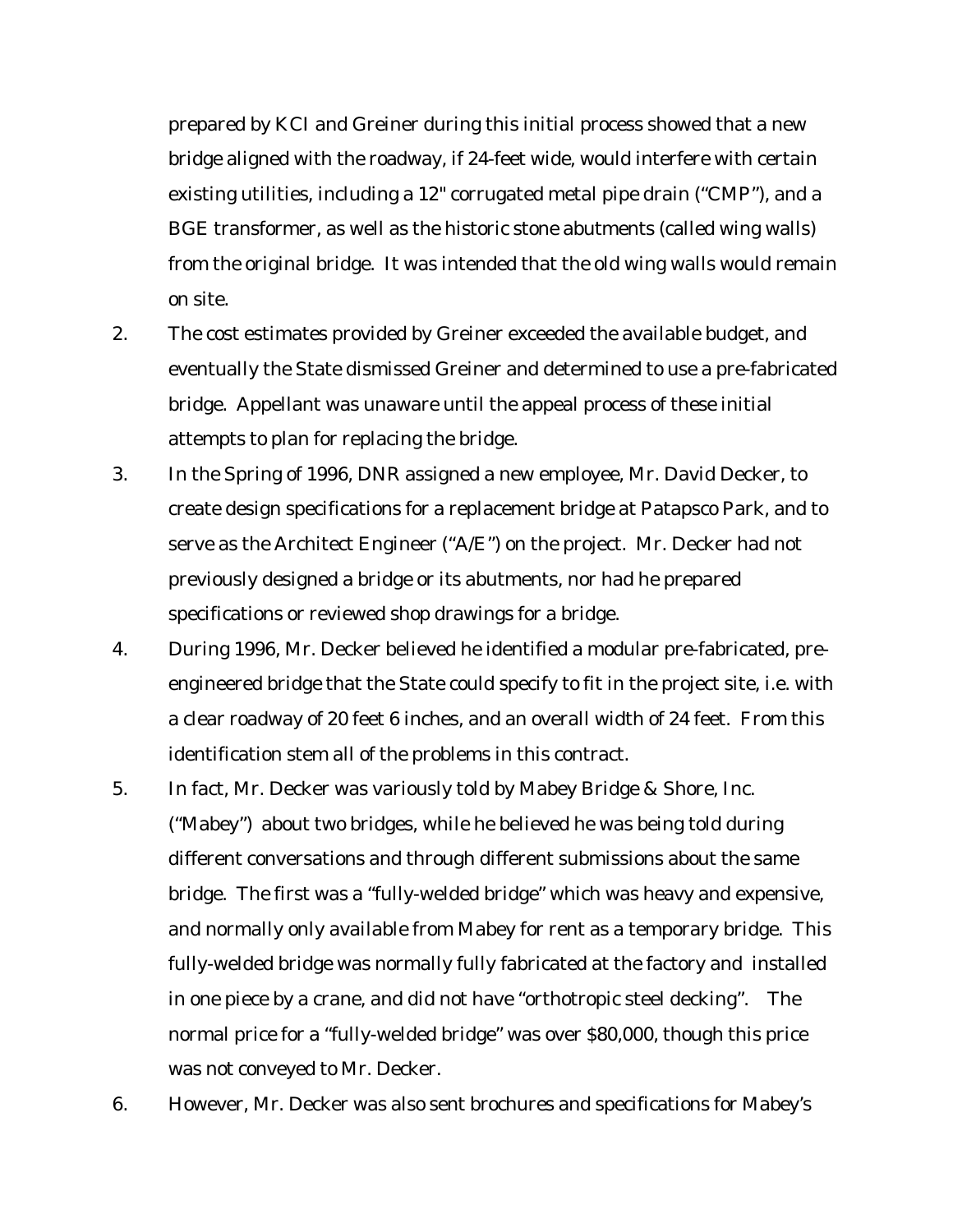"bolted bridge", a modular-pre-fabricated bridge that is bolted together at the project site, together with the specifications for that bridge. The price of this bridge, which included "orthotropic steel decking" and was described as a 24 foot bridge, was quoted to Mr. Decker by Mabey at \$46,700.

- 7. When Mr. Decker received the price quote for a 24 foot bridge, he did not inquire whether the 24 feet referred to clear roadway width or the overall width of the bridge. He determined that the contractor would be required to design the abutments for the bridge.
- 8. Mabey's narrative specifications for the bolted bridge were incorporated wholesale by Mr. Decker in the specification section of the 1996 Invitation for Bids ("IFB"), although he changed the preliminary specifications to require a 22 foot clear roadway width bridge instead of a 24 foot bridge when he finalized the specifications in the IFB. Thus, the specifications describe a modular pre-fabricated bridge that is "bolted" together at the project site.
- 9. By contrast, Attachment 5 to the IFB was taken directly from the brochure illustrating the fully-welded bridge. It appeared that this bridge would have fit in the site. Neither Mr. Decker, his superiors, the DGS officials or bidders on this IFB were aware that the brochure at Attachment 5 described a bridge different than that set forth in the narrative portion of the IFB specifications.
- 10. Although he (and DGS) had access to the design documents previously prepared by KCI and Greiner, they did not carefully review these documents, or alert bidders in the new IFB that the documents existed. Mr. Decker also did not alert contractors that it would be their responsibility to supply the engineer with all field dimensions required to check the adequacy of the drawings. Including such a note might have indicated to bidders, including Appellant, that there may have been difficulties fitting the new structure into the site because of existing site constraints.
- 11. In reviewing the IFB, Appellant assumed that the project designer had measured the project site before any plans were drawn. In developing its bid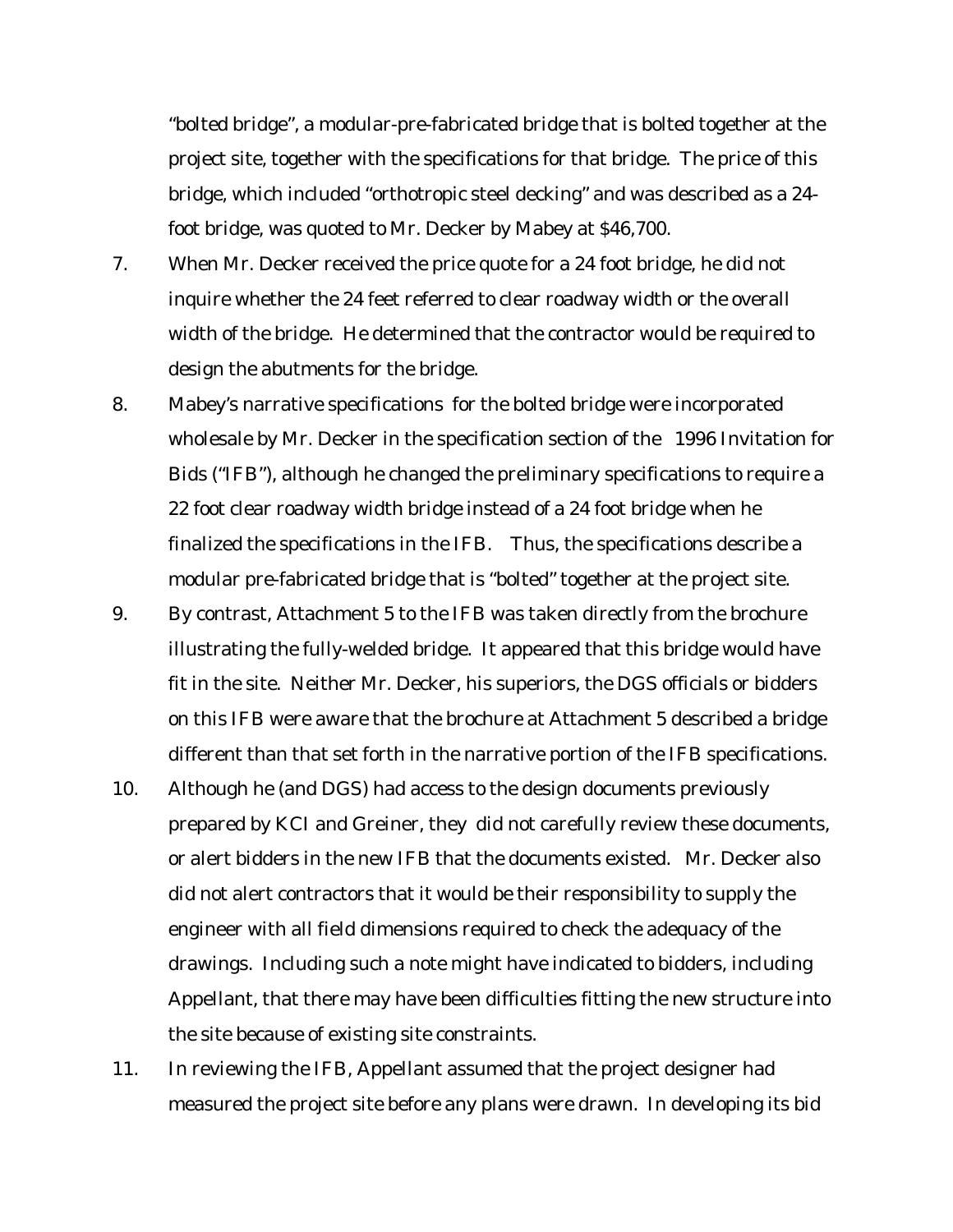price, Appellant contacted Mabey to see if they would furnish a price quotation. Mabey personnel indicated that they already had the specifications for the project, because they had specified the bridge to Mr. Decker several months earlier. Therefore, Appellant's Mr. North requested that Mabey provide a price quotation for the bridge that would satisfy the specifications of the IFB. Mabey gave BEKA (and all other potential bidders who called) a price quotation on the bolted bridge, and this quotation was included in Appellant's bid estimate.

- 12. Appellant's officials, as well as those of Mabey Bridge, reasonably believed that the bolted bridge conformed to the IFB specifications.
- 13. At bid opening, Appellant was identified as the apparent low bidder with a bid price of \$128,821.
- 14. After bid opening and prior to award, Appellant submitted its methodology for the temporary support of cable conduits running under the existing bridge at the project site. Appellant did not plan on relocating the conduits because the specifications did not require relocation. Rather, Section IV.C.1 of the IFB provided that the Contractor was responsible for protecting site utilities during demolition of the existing bridge, and that bidders should provide how they intended to temporarily support the utilities during all phases of the project. DGS approved Appellant's methodology which did not include relocation of the conduits.
- 15. The contract was entered into on or about May 8, 1997, and shortly thereafter Appellant negotiated with Mabey the final price and contracted to purchase the bridge which conformed to the narrative specifications, the "bolted bridge", also known as the Compact-200 Quick Bridge.
- 16. At the request of Appellant, Professional Engineer Daniel A. Matonak (who had performed such work on many occasions for Mabey Bridge in the past) drafted shop drawings for appropriate abutments for the bridge, including closure walls to attach to and incorporate the existing wing walls. His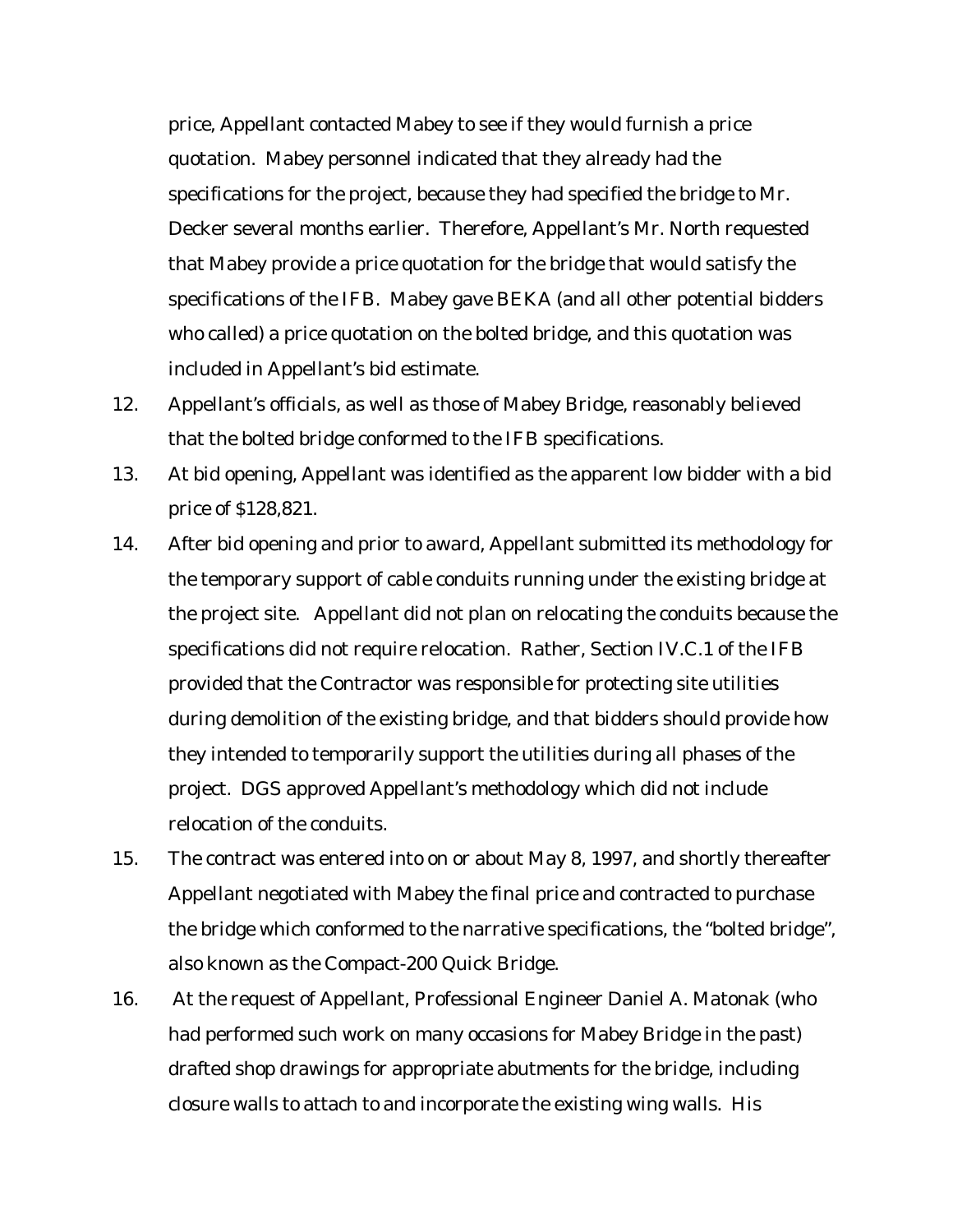drawings included calculations of the live loading capacities, values of the stresses in the bridge, and other information showing that the Mabey bridge would support the required loads.

- 17. Mr. Matonak assumed that the architect who designed the project and specified the Mabey "bolted" bridge had ascertained that it would fit the site without interfering with existing site constraints, and that therefore the bridge abutment he designed would likewise fit in the site without conflict. Mr. Matonak relied upon IFB Attachment 4, and designed abutments only slightly larger than the new bridge. The abutments still would have extended beyond the conflicting wing walls even if the abutment design had been slightly narrower (i.e. the width of the bridge) and had omitted the closure walls. According to his deposition testimony, if Mr. Matonak had been provided the Greiner drawings, he would have recognized that the new bridge and its abutments would conflict with the location of the CMP and other constraints. The Board finds that the abutments designed by Mr. Matonak were appropriate for the bridge specified, and satisfied reasonable professional engineering standards.
- 18. Appellant submitted the shop drawings of the Mabey bridge and the Matonak designed abutments to Mr. Decker on or about June 18, 1997, the date of the pre-construction meeting.
- 19. On June 30, 1997, Mr. Decker, as the project A/E, approved the shop drawings for both the bridge and the abutment design. He did not check these drawings against the previously received KCI and Greiner drawings, although he did comment to Appellant's Mr. North that the bridge was wider than he had expected it to be. He did not ask that Appellant measure the site, and told BEKA to "go ahead and order the bridge."
- 20. Mr. Decker made a contemporaneous memorandum of his conversation with Mr. North of BEKA as follows:

Regarding the bridge drawings and calculations for the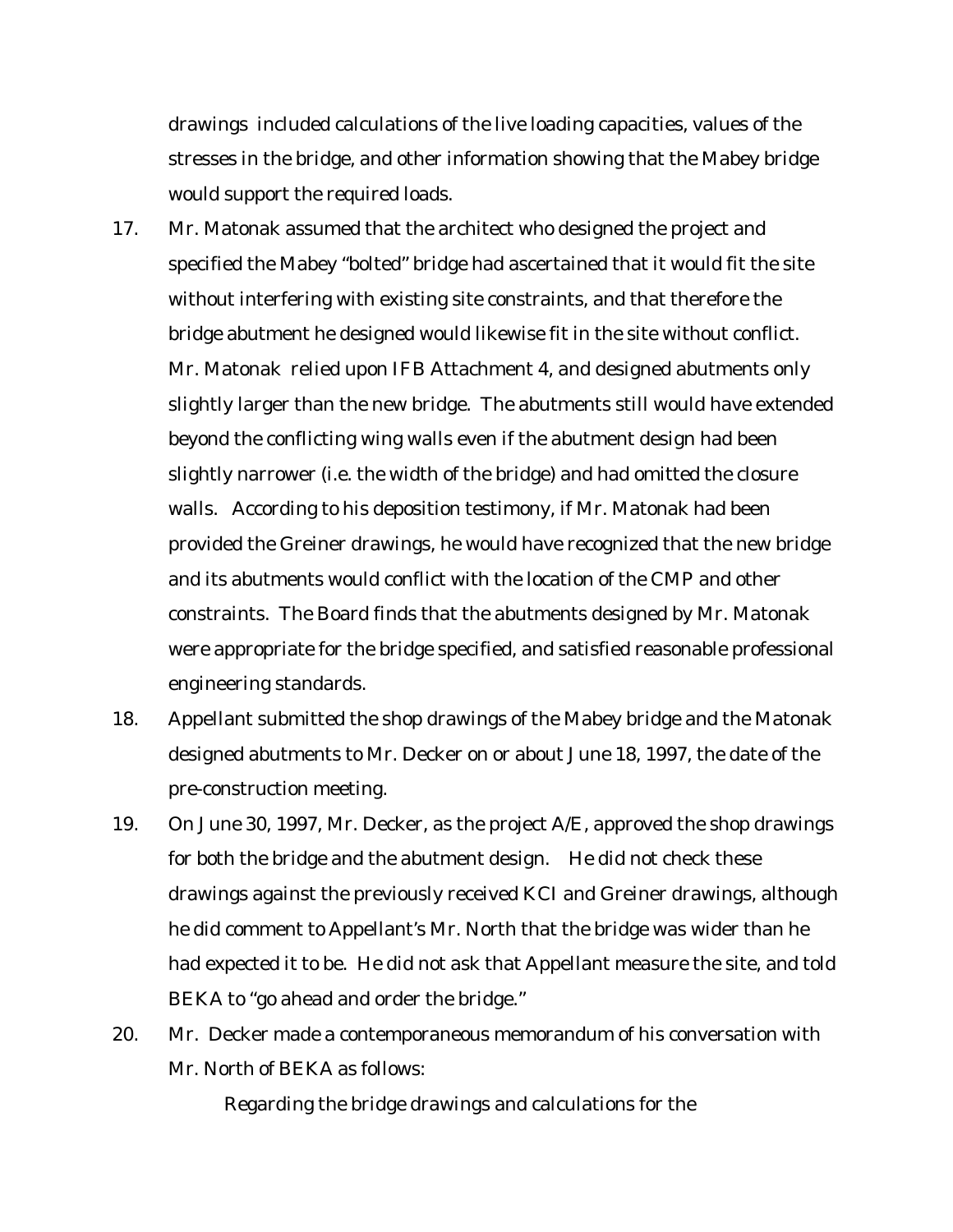Mabey bridge, I told Mr. North that they are acceptable. I mentioned that the bridge was wider than I had expected based upon the brochure information I had received from Mabey. The Mabey brochure indicates that a four section wide bridge would be about 22 feet wide as compared to the 25 foot wide bridge indicated on the bridge drawing. I asked if Mabey Bridge supplies any additional information that address the construction process. [sic] He said that they don't. I asked him how much of the bridge will be prefabricated prior to delivery to the site, and he said that the bridge will be constructed entirely onsite.

*Mr. North said that if I approved of the bridge drawings, that he was going to order it. I said that the Mabey drawings are approved as-is, and that he may order the bridge.*

(Emphasis supplied.)

- 21. The shop drawings for the abutment design which Decker approved included a structural note that provided that "The contractor shall verify all dimensions *prior to starting construction* [rather than prior to submission of shop drawings]. The engineer shall be notified of any discrepancies or inconsistences." (Emphasis supplied.)
- 22. Appellant's Mr. North therefore ordered the Mabey Compact-200 Quick Bridge whose specifications were incorporated in the IFB, on or about June 30, 1997.
- 23. By August, Mabey was ready to ship the bridge, and notice to proceed was issued on August 4, 1997. As agreed through the shop drawings, prior to construction, Appellant's personnel on August 6 went to the site to layout the bridge, and discovered that the ordered bridge and abutments would encounter certain conflicts: the 13,000 electrical conduit was not deep enough. The conduit where it was buried in the ground was too shallow (10" as opposed to 2 or 3 feet), and where it traversed the underside of the existing bridge, would have to be lowered in order to accommodate the new bridge, contrary to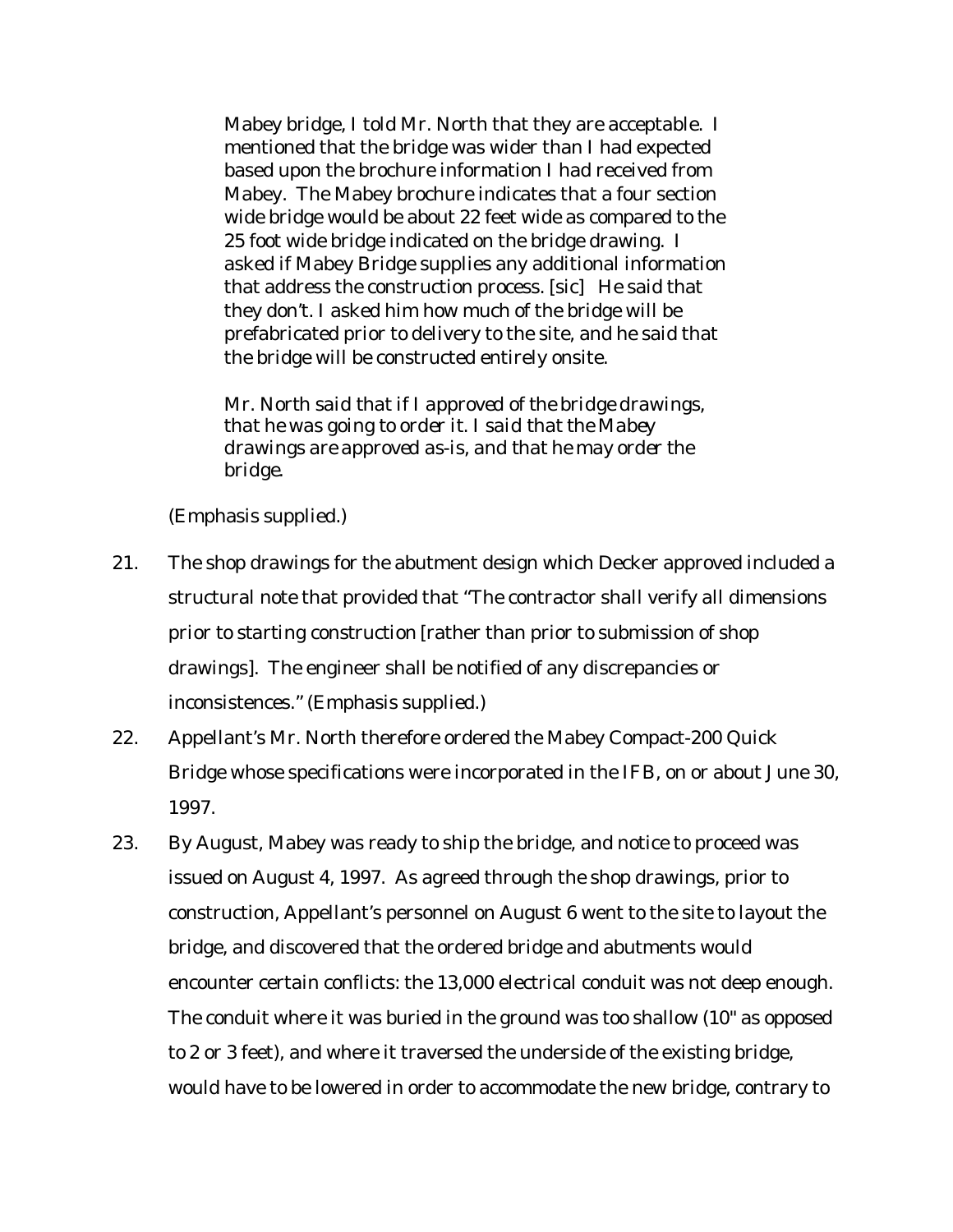Appellant's proposed methodology approved by DGS. The corrugated metal pipe ('CMP") would have to be relocated so as to avoid interference with the abutment footers on the upstream side of the north abutment, and most significantly, the abutments would not fit the existing stone wing walls.

- 24. These alignment problems resulted from the fact that the bridge supplied by Mabey had a clear roadway width of 24 feet and an "out-to-out" width of 25 feet 4.5 inches, although it was compliant with the specification requirement that the bridge have a "clear roadway width of no less than 22 feet." The fullywelded bridge depicted in the brochure used at Appendix 4 of the IFB had a roadway width of 22.10 feet and an overall out-to-out width of 24.35 feet and would still have conflicted with site constraints such as the CMP.
- 25. Mr. Decker confirmed in August of 1997 that the bolted Mabey bridge ordered by Appellant did comply with the specifications. However, it did not fit the site, and some fix would be required. Therefore, on or about August 13, 1997, Mr. Decker requested that Appellant come up with solutions to fitting the new bridge into the pre-existing conditions. He suggested that the problem could be corrected by, inter alia, realigning the bridge so that the centerline would be moved. Appellant suggested that the project proceed on force account or on a time and material basis. As of August 15, 1997, Appellant was notified that DNR did not want a narrower bridge, so Appellant should use the Mabey bridge it had purchased. DNR and DGS were notified by Appellant that the site was shut down until a solution could be reached.
- 26. For Appellant, professional engineer Mr. Matonak visited the site and suggested engineering solutions. Mr. Matonak and Appellant determined that the least expensive corrective measure was to move the centerline of the bridge approximately 18" upstream from the existing centerline. On August 26, Mr. Matonak further proposed that the abutment be modified, including the use of concrete vs. stone to rebuild the existing stone wall, and that the CMP and electrical conduit be relocated. These changes were submitted to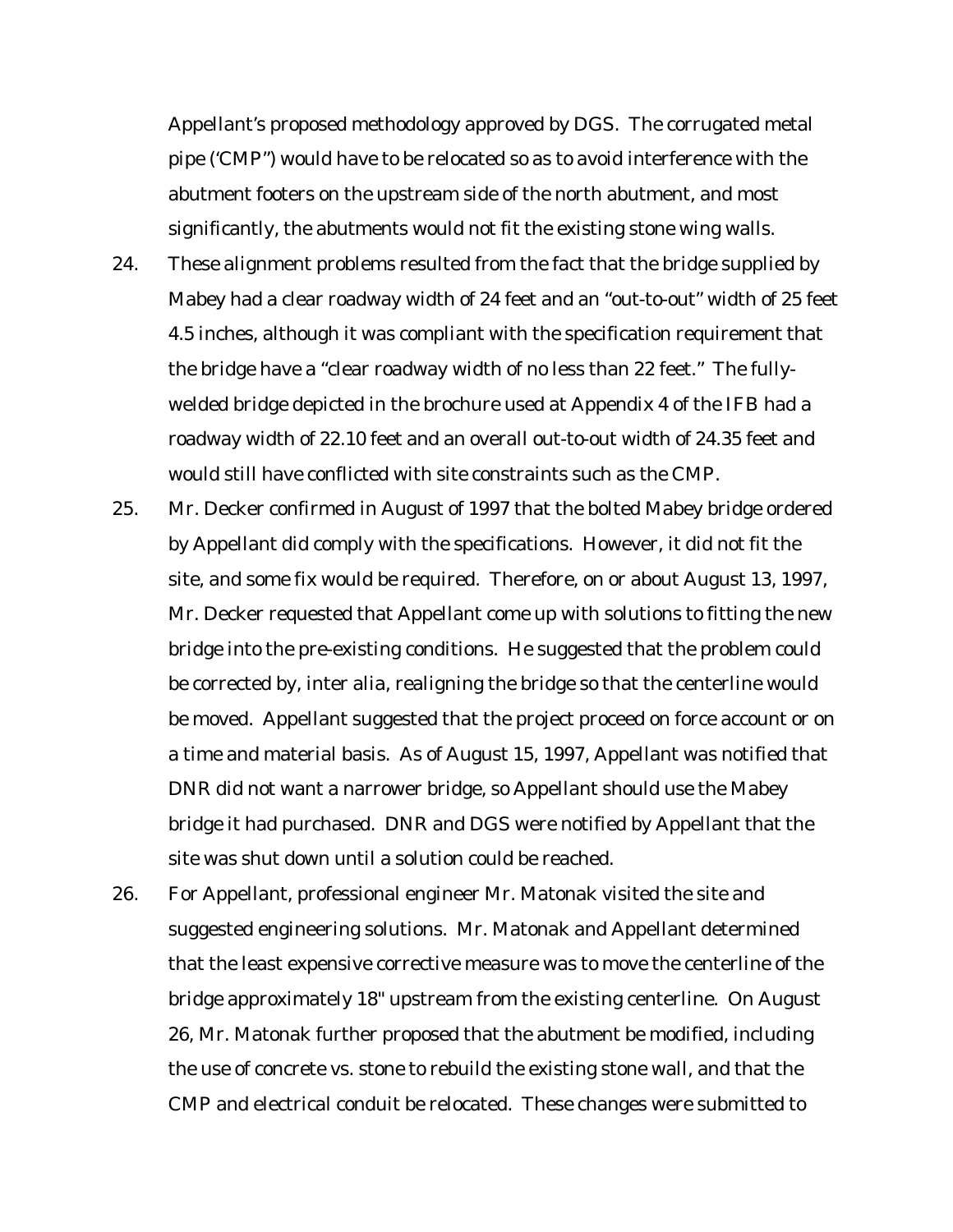Mr. Decker on the same day.

27. From that point, Appellant waited for written direction from the procurement officer as required by Respondent at the pre-construction meeting:

> Should it be necessary at any time or times during the progress of the work to make any alterations or changes or to add to or delete work, the State has the undisputed right to make such changes, omissions, additions or alterations by written order. All changes will be issued in the form of a written change order.

- 28. Section 3.08 of the Contract General Conditions stated that "the Contractor shall not be paid for any work outside the scope of the contract not authorized in writing by the Procurement Officer."
- 29. Mr. Decker agreed that he could not authorize changes to the Contract requirements, although as A/E he approved the changes proposed by Appellant and Mr. Matonek, and asked Appellant to submit a detailed cost proposal for additional costs arising out of the additional work.
- 30. By letters dated September 3 and 4, 1997, Appellant requested from DGS instruction as to how to proceed and submitted costs proposals based on the assumption that Appellant's proposals would be approved by written change order.
- 31. On September 9, 1997, Mr. Decker met with Mr. Lombardi and Mr. Yastrzemsky of DGS to discuss Appellant's proposals. Mr. Yastrzemsky stated that he would call Appellant to authorize it to proceed, but did not do so.
- 32. While still awaiting direction as to how to proceed with the work, Appellant filed, by letter dated September 10, 1997, a timely notice of claim to Robert Langton, the delegee procurement officer.
- 33. On September 12, 1997 at the site Appellant suggested to DGS that the project be shut down until direction for how to proceed was issued so that Appellant would be able to minimize the continuing expenses of superintending the site, but DGS refused. However, Mr. Lombardi agreed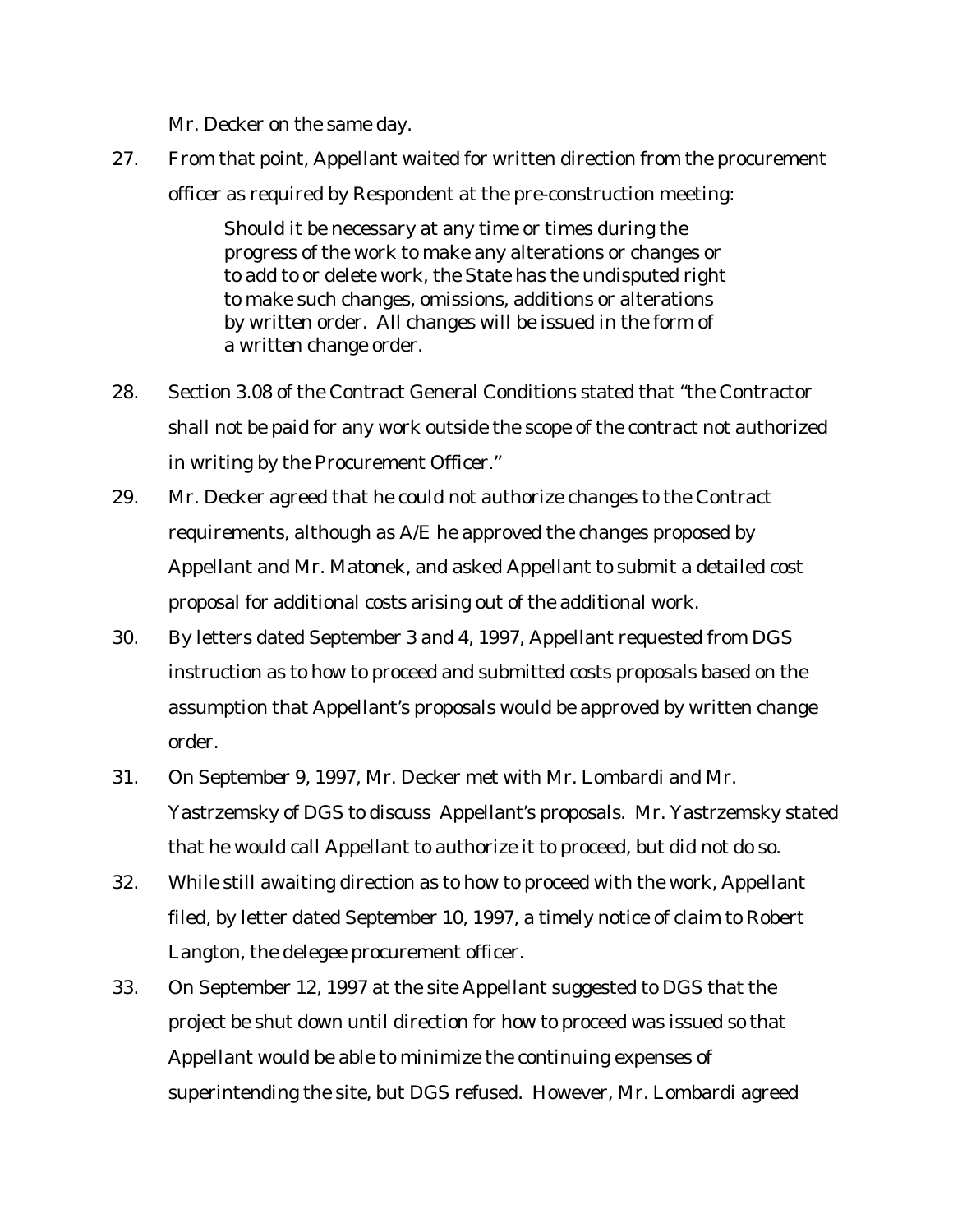that the additional work necessary was a change to the Contract requirements.

- 34. On September 17, DGS Procurement Officer John Cook sent a letter to Appellant stating that he would investigate and respond to the Appellant's September 10 letter. On September 16, the possibility of force account work was discussed, but not approved, and it was suggested that direction would formally be given, though it did not occur.
- 35. On September 18, 1997, Appellant resubmitted cost proposals for the additional work, although the proposals did not reflect increased costs or contract time incurred while it was delayed waiting for a written change order. On the same date, Mr. Langton asked Mr. Decker to give his professional opinion of the claim. On September 19, in fact, Mr. Yastrzemsky and Mr. Lombardi instructed Mr. Decker (as noted in his contemporaneous memo) to disregard Mr. Langton's request:

I discussed project status with Jim Yastrzemsky and Tony Lombardi. They instructed me to disregard Mr. Langton's request, and that they were going to start playing hardball with BEKA.

As a result, Mr. Decker never responded to Mr. Langton's request.

- 36. Neither Mr. Langton nor Mr. Cook ever contacted Appellant for the purpose of investigating its claims.
- 37. During the week of September 22, 1997, Appellant again asked for direction in writing how to proceed.
- 38. On September 30, 1997, Mr. Yastrzemsky told Appellant that all of the changed work was Appellant's responsibility and that DGS was going to direct it to go back to work.
- 39. Over the next couple of weeks, Appellant continued to seek direction in writing, but DGS declined to recognize Appellant's claim for additional compensation, and declined to instruct it how to proceed in writing. Rather,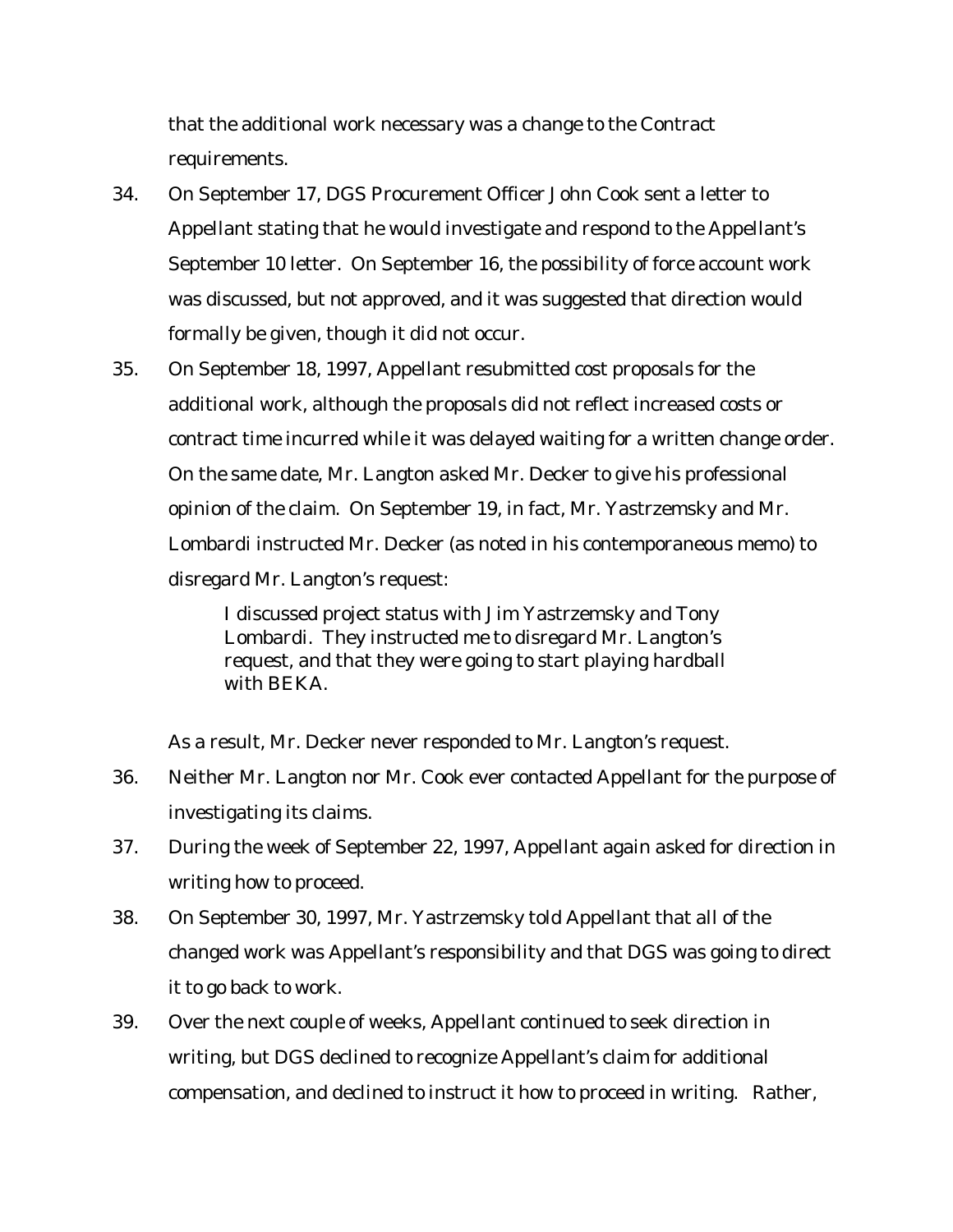by letter dated October 10, 1997 (and mailed October 15), Mr. Yastrezmsky responded to Appellant's September cost proposals by asserting that Appellant was responsible for the cost of any changes because, he stated (incorrectly), Appellant had contracted to design and build a bridge and its abutments. Appellant had contracted only to design abutments for a particular bridge designed by Mabey bridge and specified in the contract documents. This letter further threatened the Appellant with the assessment of liquidated damages.

- 40. By letter of October 16, Appellant more fully described its claim, and indicated again that it had not received written direction of how to proceed.
- 41. On October 17, Appellant was instructed to submit official Requests for Information ("RFI"). Appellant therefore submitted on October 21 seven RFI's for the issues initially raised on August 26 regarding:
	- a) whether the stone wing walls should be rebuilt in stone or concrete;
	- b) whether the bridge should be realigned by moving the centerline upstream 18";
	- c) how to relocate the CMP;
	- d) determining if the stone wing walls had a rear face that could interfere with the new abutments;
	- e) whether the wing walls should be lowered and capped with concrete;
	- f) whether Appellant was required to redesign the concrete footers to accept concrete wing walls or whether the two areas were to be rebuilt with existing stone, and
	- g) Whether the telephone line should be placed in a conduit or duct bank.
- 42. Mr. Decker prepared six responses, and those and the seventh response were provided to Appellant on November 19, 1997.
- 43. By letter dated November 6, 1997, and received by Appellant on November 7, 1997, the Procurement Officer, Mr. Cook, instructed Appellant how to proceed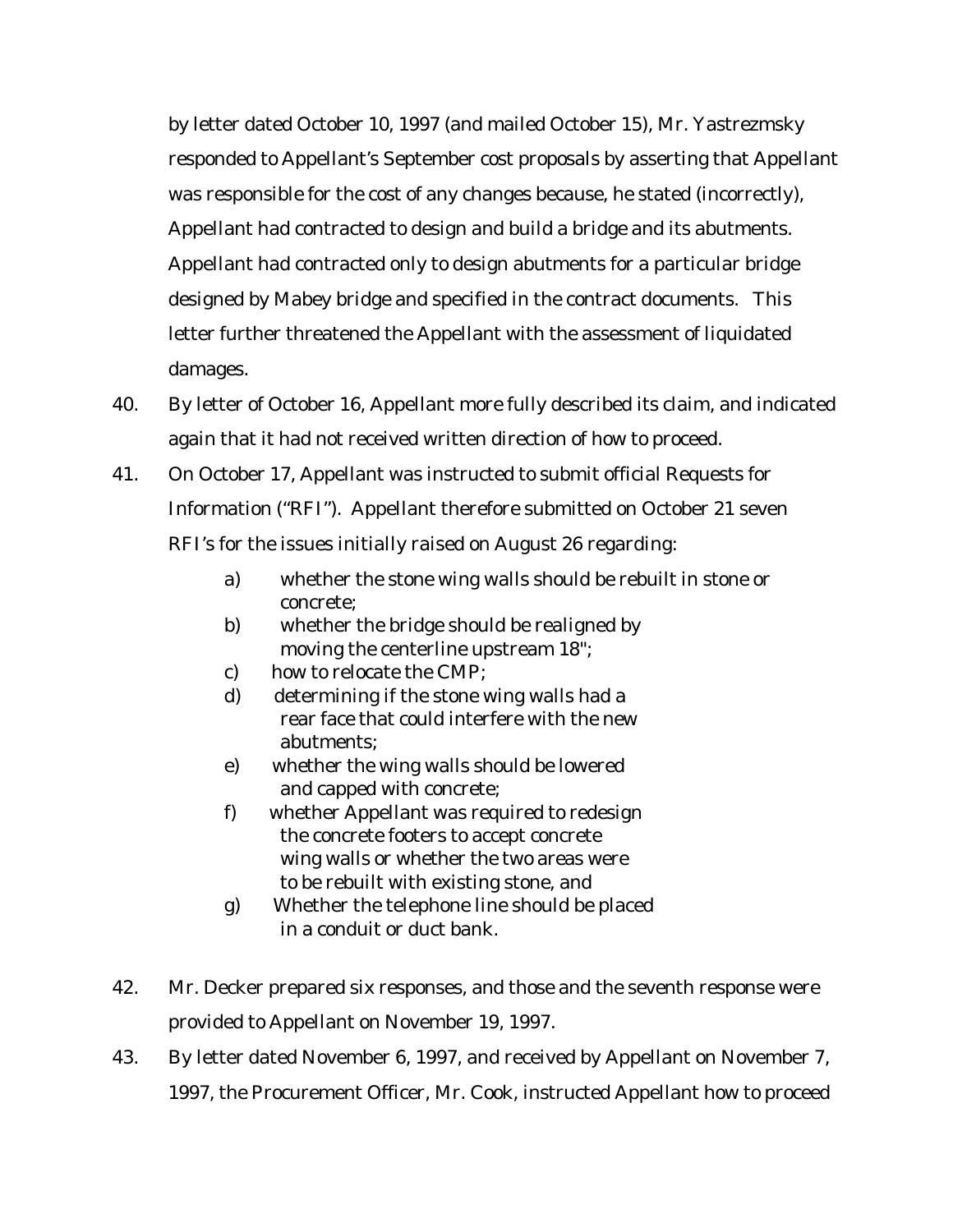( as suggested on August 26, 1997 by Mr. Matonak and Appellant) by moving the centerline upstream 18", relocating the CMP and conduit; and stating that DGS would arrange for BGE to relocate the transformer, but threatened it with termination for default, since DGS was still maintaining erroneously that Appellant was responsible for designing the bridge itself. Mr. Decker never informed the Procurement officer that the bridge supplied by Appellant did meet the specifications as set forth in the IFB, or that he himself had been confused regarding the Mabey Bridge products so that two different bridges were described in the IFB.

- 44. During the 13 weeks that Appellant awaited instruction from Respondent, it could not have accepted other work during the delay period. However, it could not proceed with any work under the instant contract until BGE moved the conduit and Appellant was given written direction to proceed with changed work. Appellant had to maintain the project site and be ready to go back to work when approval was given by Respondent. Among other things, this included installing and re-installing security fence around the site.
- 45. On November 11, Appellant replied to the Procurement Officer's letter of November 6 with a signed (although disputed) work order in accordance with §3.06 B(1) of the General Conditions.
- 46. By letter of December 1, 1997, the Procurement Officer stated again that Appellant had submitted a bridge not suitable for the project site.
- 47. Appellant substantially completed the work on January 7, 1998 when the bridge was open to traffic. But for DGS's failure to timely instruct Appellant how to proceed, the project might have been completed as much as 13 weeks earlier.
- 48. There were additional change orders issued regarding the guardrail, as well as some minor paving work, which Appellant performed in the spring of 1998. Appellant, however, has not been paid for this work.
- 49. Appellant claims (a) \$1,193.60 for the additional guardrail work, (b) \$1,004.70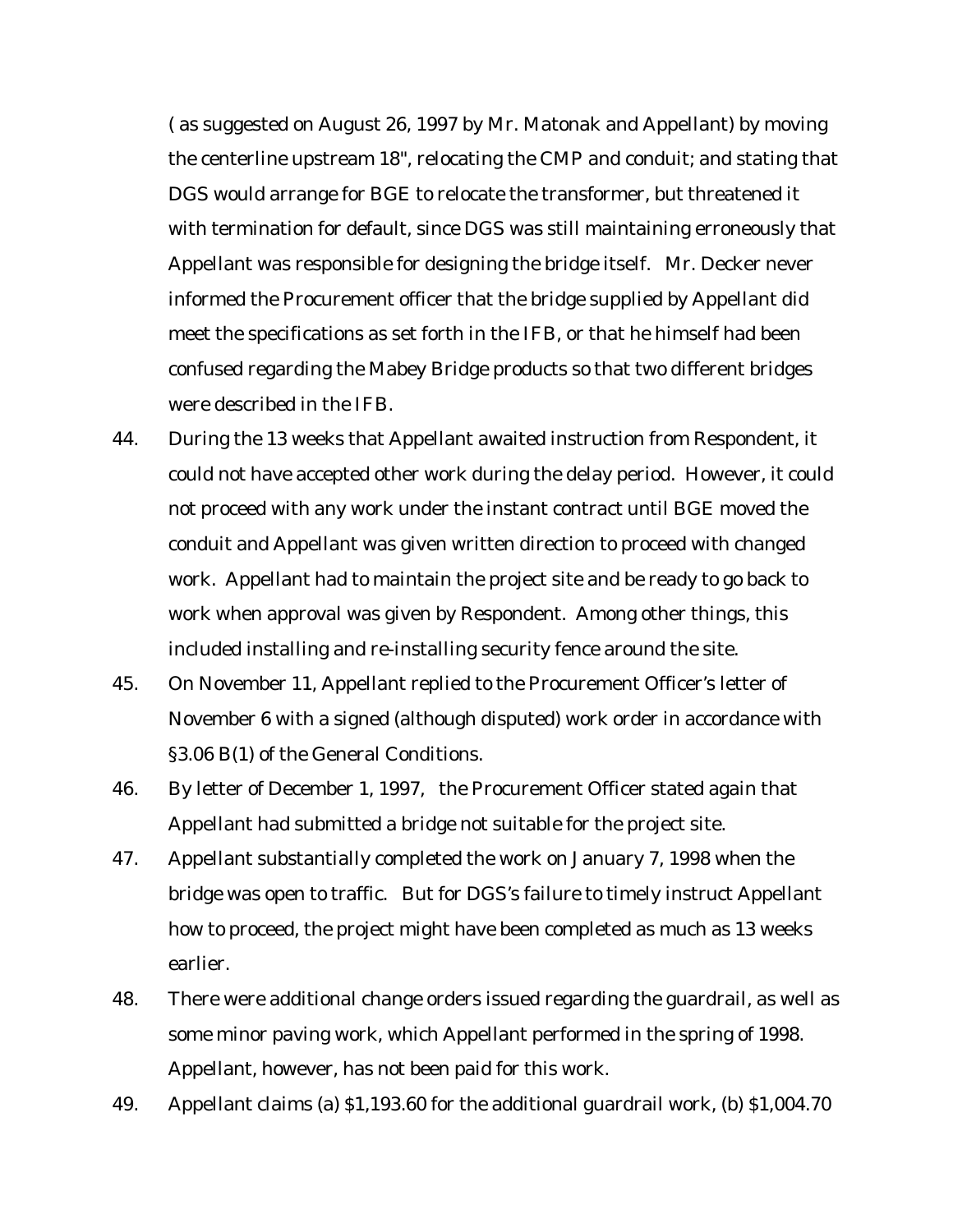for the additional paving work, (c) \$6,604.07 for extra work resulting from the Nov. 6, 1997 work order including removing certain guardrail, work performed on the stone wing walls, forming and placing concrete in the wing walls, relocation and installation of the CMP, relocation of the conduit, removal of the electric duct bank, placing and tying rebar in the wing wall/abutment connecting corner, and installing PVC pipe under the bridge, and (d) direct delay costs of \$28,476.30 for the wait for direction from DGS from August 13 through November 10, 1997 (including the salary of the superintendent, labor to maintain the site, field office costs, superintendent vehicle expenses and backhoe rental, and (e) indirect costs of \$19,228 ( \$11,000 for Mr. Reinhardt, Appellant's President, \$4,875 for Mr. North, Appellant's Vice President, and \$3,353.48 for administrative staff).

50. The claim was denied by the procurement officer by letter dated May 11, 1999 and this timely appeal, also seeking 10% pre-decisional interest and reasonable attorneys' fees under COMAR §15-221.2, followed.

### Decision

Appellant argues that DNR, through DGS, issued an Invitation for Bids that contained defective *bridge* design specifications. Respondent, by contrast, argues that the problem here is that the *bridge abutments* as designed were defective, not the bridge specifications. The Board agrees with Appellant that the original bridge specifications were defective because following the specifications as written would lead to installation of a bridge which would not fit within the footprint of the project limits. It was clear from the specifications that the State wished to have a particular bridge, designed and constructed by the manufacturer, and installed with abutments designed by the bidder. This was not a contract to build a bridge, it was a contract to install a bridge. Therefore, the Appellant, and other bidders, were entitled to rely on the implied warranty that the bridge would fit, and further to rely on the approval of the Architect/Engineer of the shop drawings for the selected bridge and its appropriately designed abutments.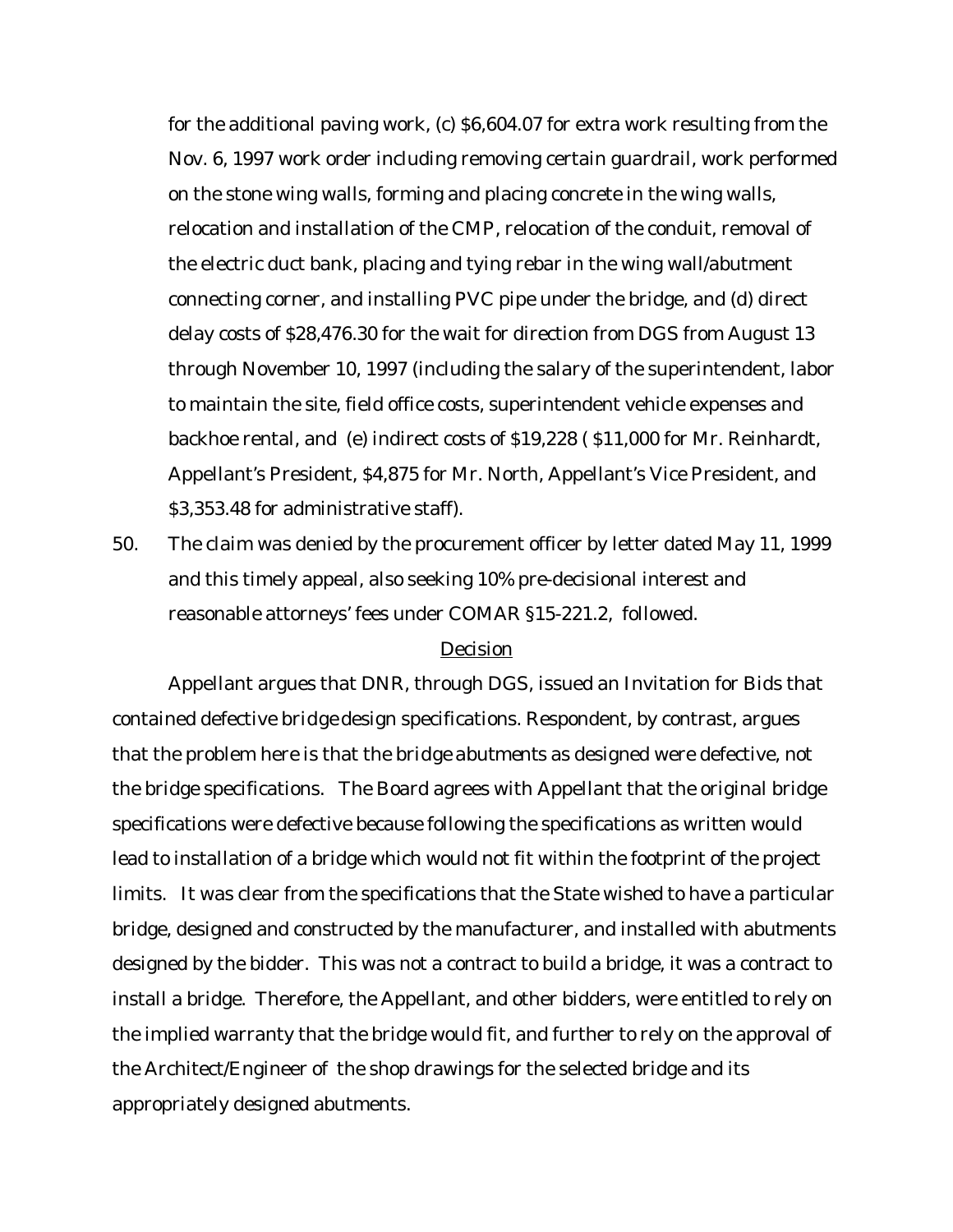By issuing the plans and specifications, the State impliedly warranted that the plans and specifications were adequate and sufficient. *W.M. Schlosser Co.*, Inc., 3 MSBCA ¶ 238 at 5 (1990); *Martin G. Imbach, Inc.*, MDOT 1020, 1 MSBCA ¶52 (1983). The State breached this implied warranty by issuing plans and specifications that were defective.

First, Appellant made a reasonable pre-bid site investigation and reviewed the plans and specifications, and Respondent did not provide evidence that a reasonable pre-bid site investigation would have disclosed that the specified Mabey bolted bridge, and its corresponding abutments, would not fit within the project site. There was no evidence presented that any other bidder ascertained and told DGS about the design deficiencies or conflicts. Appellant could not at the time of a pre-bid inspection determine whether the abutments would fit because the abutments appropriate for the bridge specified had not yet been designed.

Appellant relied upon the specifications when it, through its professional engineer, Mr. Matonek, designed the abutments which were approved by Mr. Decker. The Board finds that the abutments as designed were appropriately designed, including that they were slightly wider than the bridge they were intended to support. For the design of such abutments, Appellant was not required to independently take field measurements, and instead was entitled to rely upon the measurements of the bridge specified by Respondent. This they did. Appellant measured the site when it was ready to construct the abutments, and upon commencing layout of the bridge, it discovered that the bridge selected by the State would not fit, and notified the State immediately.

At this point, the Respondent could have made several determinations. It could have followed the recommendations made by Appellant and Mr. Decker to move the bridge upstream from the centerline by 1.5 feet, it could have ordered that a smaller bridge be purchased, or it could have required that the abutments be redesigned.

Unfortunately, the State, through its procurement officers, mistakenly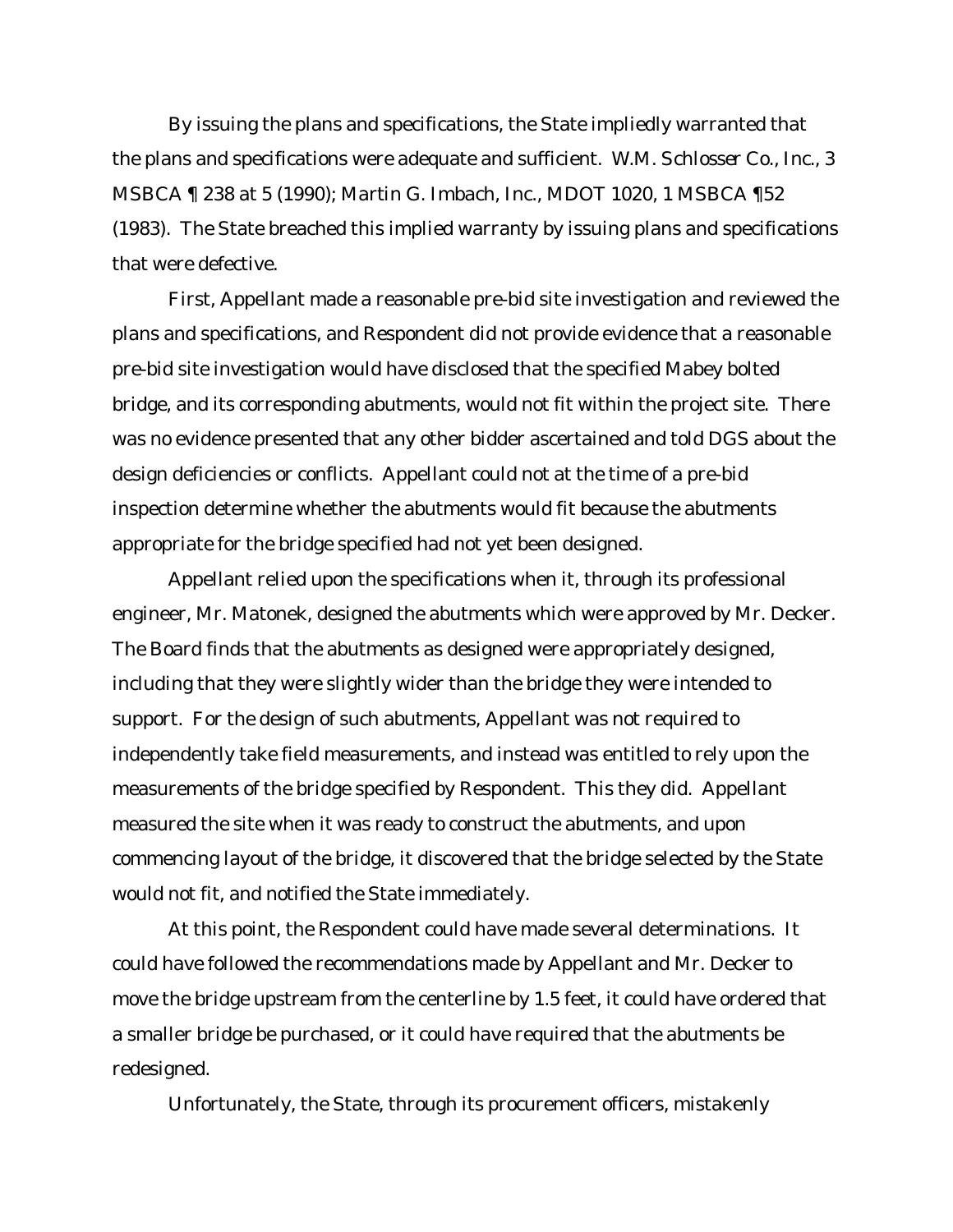assumed that the contractor had been tasked with designing as well as installing the bridge, and further assumed that the fault in the project design lay with the contractor. This combined with the posture taken by the State, that the Contractor was therefore fully responsible for the problems encountered, as well as the delay in providing written direction to the Contractor as to how to proceed with a remedy for the discovered problem, left the Contractor in the position of insisting on formal written direction from the Procurement Officer. While it may have been ideal if the Appellant had field- measured the site before ordering the approved bridge, once the layout was performed, like the contractor in *Lamb Eng. & Const. Co.*, 97-2 BCA ¶29,207, EBCA No. C-9804172 (July 28, 1997), "the evidence establishes that overall it acted with reasonable prudence and diligence. It applied its expertise under the difficult circumstances which were not of its own initiation and were made worse by Respondent, whose own inability to correctly assess the situation and take appropriate measures left [Appellant] in a virtually impossible position."

Likewise, the Contractor was not unreasonable in maintaining a presence at the site during the period of the delay. The Procurement Officer could have, at any time, issued written direction which might have instructed the Appellant how to proceed, and permitted it to commence work. While Appellant's decision to await written direction from the Procurement Officer can be challenged, "it was clearly rational and we conclude that it was within its zone of prudence." *Id*. at 145,347.

Appellant next seeks payment for the delay encountered between August 13, 1997 and November 19, 1997 when it had received final written direction as to how to proceed (including the responses to the RFI's received from Mr. Decker on November 19, 1997). The Respondent is entitled to a reasonable period of time within which to digest information regarding a problem such as that the bridge as specified, approved and ordered would not fit within the project footprint. Therefore, the Board will consider the delay period to run from September 10, 1997, the date of filing of the notice of claim, and the date that the Appellant returned to work following the letter from Mr. Cook, November 11, 1997. This constitutes a delay period of 62 days. The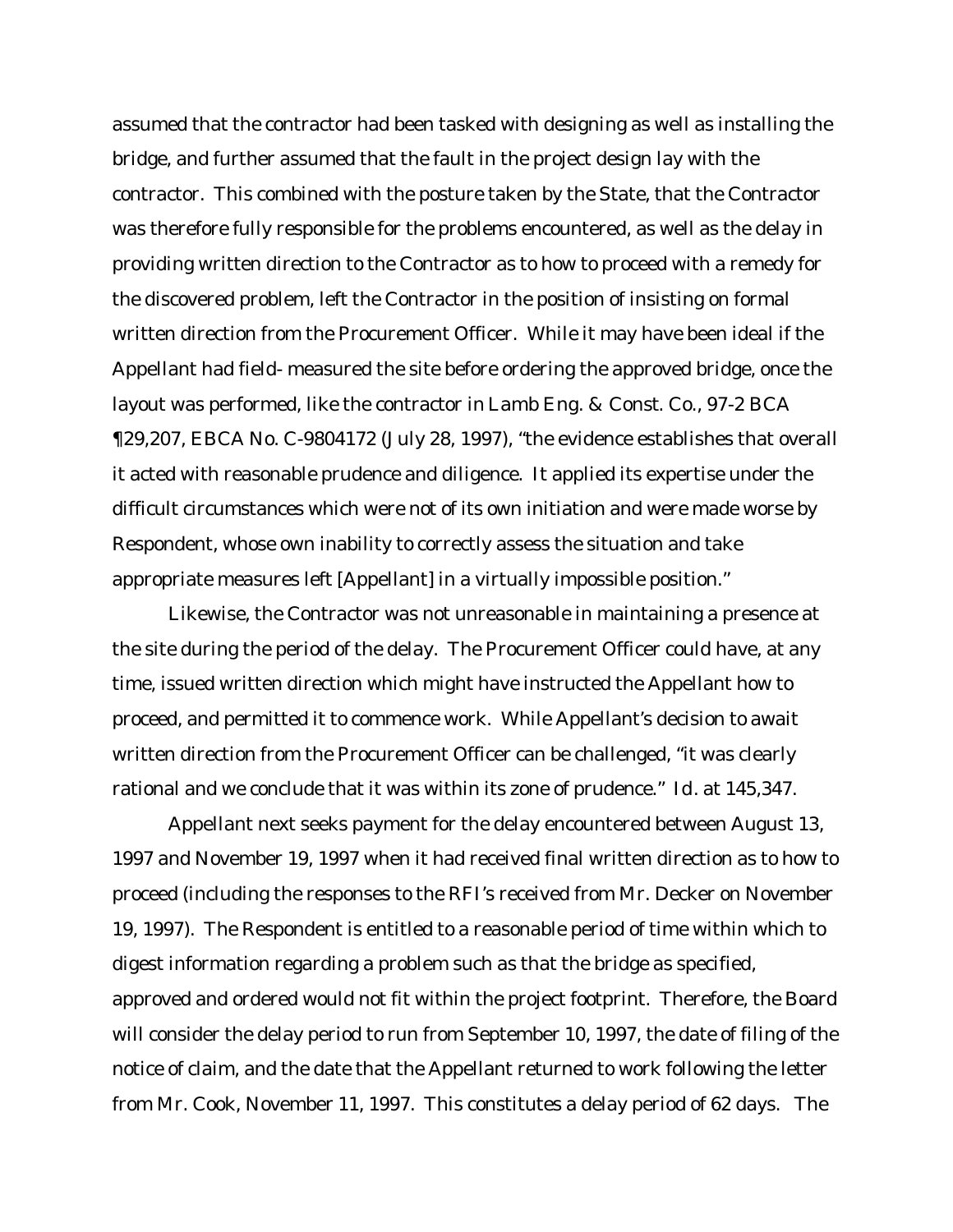original project completion date was November 1, 1997. Although the Respondent states that a "substantial completion" inspection was held on May 19, 1998, and the bridge was accepted, the Board, for the purpose of this decision, has determined that "substantial completion" occurred on January 7, 1998, the date that the bridge was again utilized for park traffic. The total days between November 1, 1997 and January 7, 1998 is 61 days, so the Appellant, in effect, has substantially completed the job with one day to spare. Thus, this Board declines to grant Respondent liquidated damages, and grants the Appellant an extension of time sufficient to cover the delay period.

The Board finds that the Appellant is entitled to equitable adjustments arising from changes in the contract as a result of the necessity to correct for the failure of the bridge specified to fit within the project footprint as adjusted as follows:

Appellant first seeks \$1,193.60 for additional guardrail work required in the Spring of 1998 when the Department of Natural Resources determined that it would not allow the contractor to reinstall weathered guardrail that was in the possession of the Park, and instead would require that the Appellant install new galvanized guardrails. The Board finds that this was a change in the scope of work, and therefore allows Appellant's request for \$1,193.60, the amount it paid to Guardrails, Etc. for performance of the work.

Next, Appellant seeks \$1,004.70 for the cost of paving areas of roadway cut to relocate the CMP and utility conduits. The Board believes that this does constitute a change in the work, but agrees with Respondent that Appellant claims overhead and profit twice for the work. Therefore, the amount awarded is \$896.89.

Appellant seeks payment for extra work performed as a result of the responses to the Requests for Information submitted by Appellant and issued by Respondent, including the removal of guardrail, work on the stone wing walls, forming and placing concrete in the wingwalls, relocation and installation of the CMP, relocation of the conduit, removal of the electric duct bank, placing and tying rebar in the abutment in the wing wall connecting corner, installing PVC pipe under the bridge,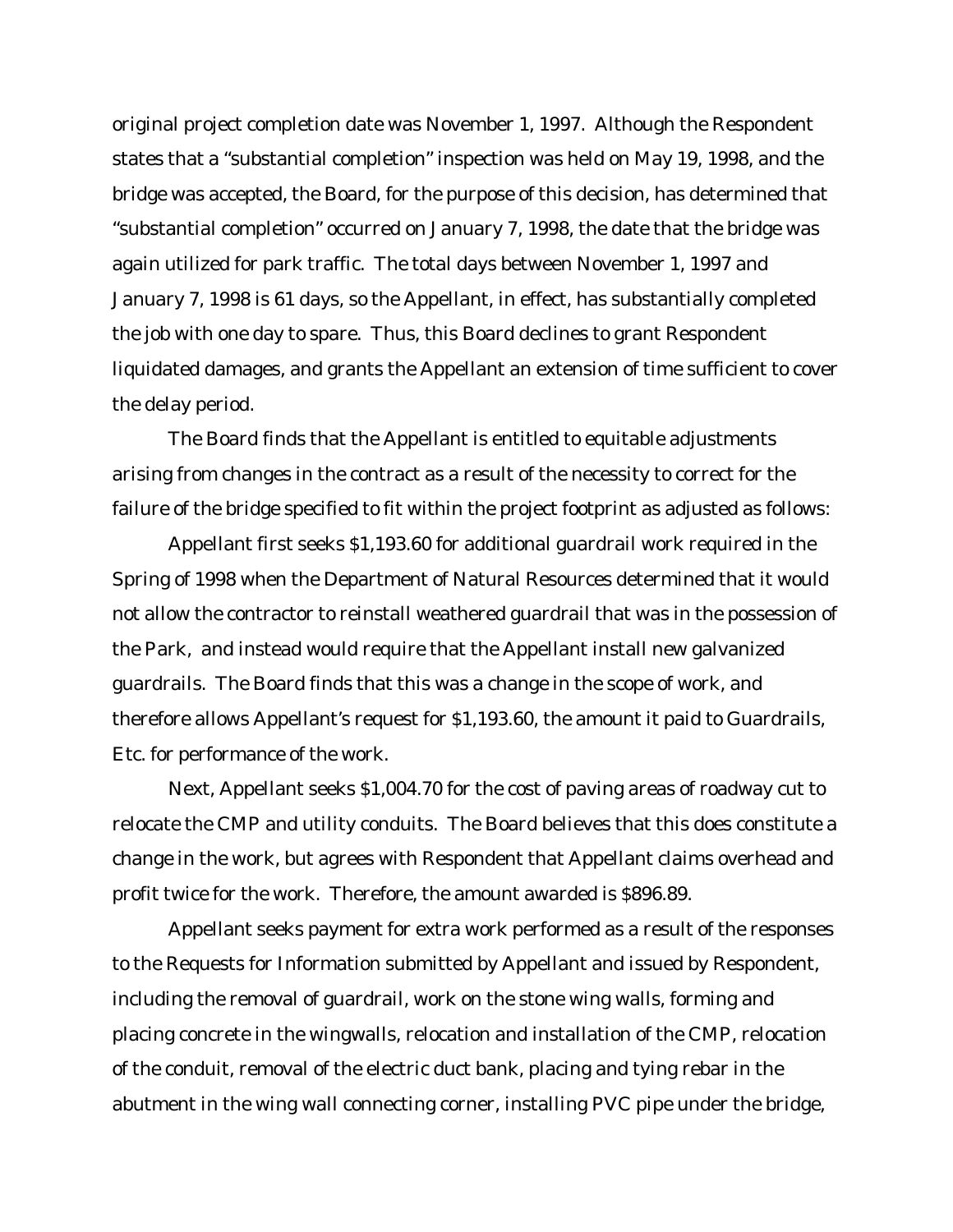lowering the guardrail beam, and rehanging conduit under the bridge. The Board grants it \$6,604.07 for this work.

Next, Appellant seeks field delay costs for waiting for direction from DGS from August 23, 1997 through November 10, 1997 (including the salary of the superintendent, labor to maintain the site, field office costs, superintendent vehicle expenses and backhoe rental.) As previously stated, the Board is willing to allow 62 days of delay, not 80 days of delay. In addition, the Board is persuaded by Respondent that Appellant seeks 100% payment for its superintendent's salary when a more reasonable estimate of his time on the project was 50%. In addition, it appears that Superintendent Light maintained the safety fence while on the job rather than delegating the task to another person. Therefore, the Board awards Appellant \$7,586.00 for direct labor, field office costs of \$285.00, and backhoe rental costs of \$2,467.50 for two months, or a total of \$10,338.50 for direct delay costs.

Appellant then seeks additional costs for the salaries of President Reinhardt ( \$11,000), Vice President North (\$4,875) and administrative salaries (\$3,353.48), for the for work performed on the project by these persons directly related to resolution of the problem that caused the delay. After again adjusting for the allowable delay period, the Board will allow \$7,668 for Mr. Reinhardt, \$3,656 for Mr. North, and \$2,515 for the administrative staff, or a total of \$13,839.00.

Thus, the total amount that the Board awards to Appellant in quantum is \$32,872.06:

Additional or Extra Work

| Guardrail work      | \$1,193.60 |  |  |  |
|---------------------|------------|--|--|--|
| Paving work         | 896.89     |  |  |  |
| RFI work            | 6,604.07   |  |  |  |
|                     | \$8,694.56 |  |  |  |
| Direct Delay Costs  |            |  |  |  |
| Labor               | 7,586.00   |  |  |  |
| <b>Field Office</b> | 285.00     |  |  |  |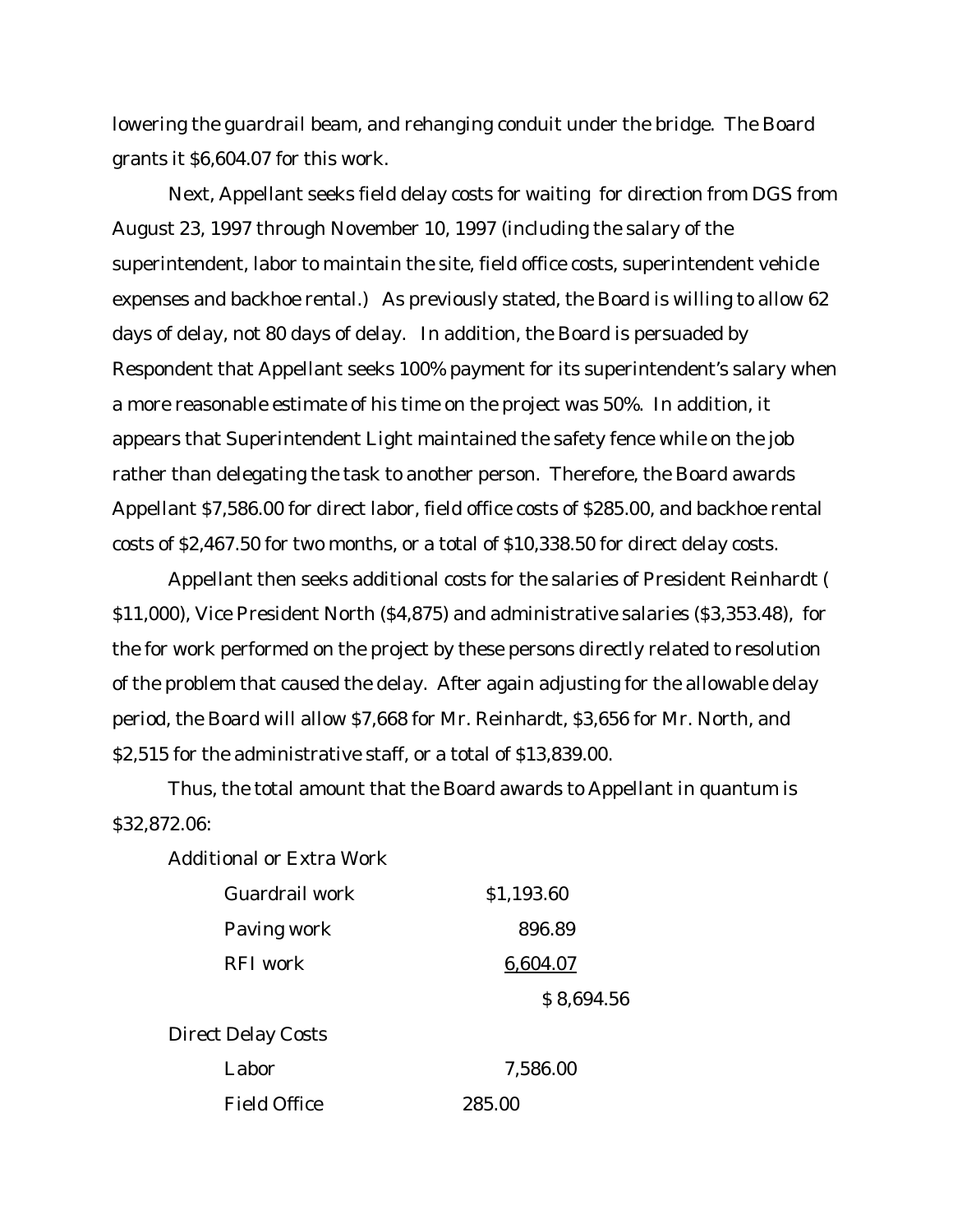Equipment rental 2,467.50

10,338.50

Salary Costs related to the Delay

|                      |          | 13.839.00 |
|----------------------|----------|-----------|
| Administrative Staff | 2,515.00 |           |
| Mr. North            | 3,656.00 |           |
| Mr. Reinhardt        | 7,668.00 |           |

Total Costs  $\qquad \qquad$  \$32,872.06

## Pre-decision Interest

Appellant seeks pre-decision interest. Pursuant to §15.222 of the State Finance and Procurement Article, the Board awards pre-decision interest in the amount of 10% from the close of the hearing on March 28, 2000.

# Attorney's fees

Appellant requests that this Board award attorneys' fees and costs associated with the prosecution and presentation of the appeal because "Respondent lacked substantial justification pursuant to §15-212.2 of the State Finance and Procurement Article for the denial of Appellant's claims and for the defenses it has asserted in the appeal."

Section § 15-221.2  $^2$  of the State Finance and Procurement Article provides, in part:

The Appeals Board may award to a contractor the reasonable costs of filing and pursuing a claim, including reasonable attorneys fees, if the Appeals Board finds that the conduct of unit personnel in processing a contract claim is in bad faith or without substantial justification."

<sup>2</sup>See also COMAR 21.10.06.32, Costs, requiring that the Board make "a finding that the conduct of unit personnel in processing a contract claim under a contract for construction is in bad faith or without substantial justification."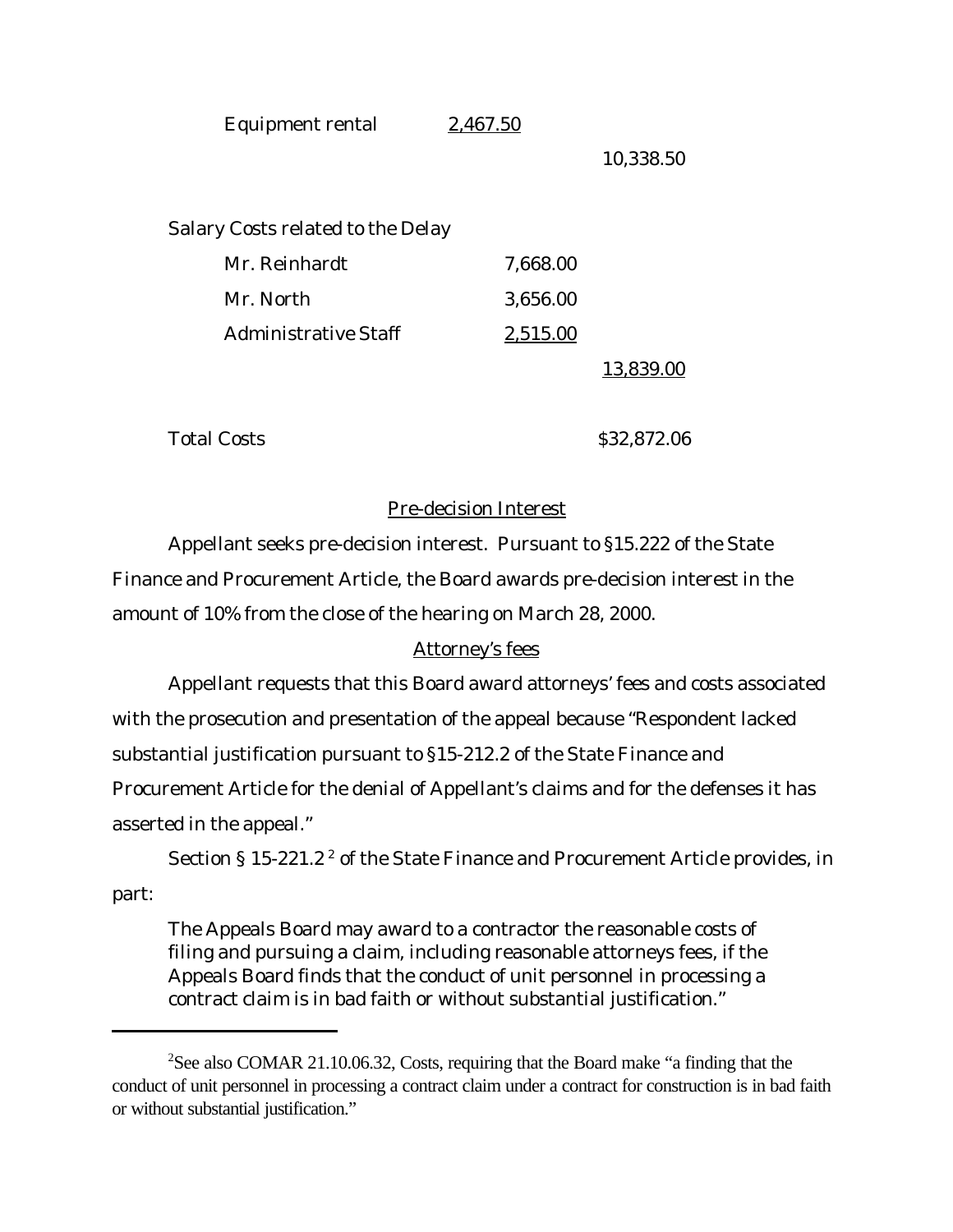First, the statute is limited to conduct during the processing of a contract "claim". Thus, the possibility of recovery of attorneys' fees arises only after a claim has been filed, and is in the process of being reviewed. COMAR distinguishes between "Claim"21.10.04.01(B)(1)<sup>3</sup> and "Notice of Claim", 21.10.04.02(A) and (B)<sup>4</sup>. However, this attorneys' fee statute and COMAR are not clear whether for the purpose of the provision the Board must look to the date of the filing of *notice of claim*, or the filing of the *claim*. For the purposes of the instant appeal only, the Board assumes that the legislature meant "claim" to include the filing of the notice of claim, which in in this case was filed September 10, 1997. The claim itself was only perfected in November 1998 when final financial documents in support of the claim were filed.<sup>5</sup>

Second, in order to make such a finding, the Board must next determine *who's* conduct might arguably be in bad faith or without substantial justification. Since the only person or persons charged with processing a contract claim, pursuant to COMAR 21.10.04.03 is the procurement officer $6$ , this Board finds that the conduct in

- A. Shall investigate and review the facts pertinent to the claim;
- B. May request additional information or substantiation through any appropriate procedure; and

<sup>&</sup>lt;sup>3</sup>"Claim" means a complaint by a contractor or by a procurement agency relating to a contract subject to this title, except a real property lease. The claim, defined as a complaint, has two components. There is the notice component, and the quantification component, both of which must be satisfied within specific statutory and regulatory timeframes. S&F Article §15-219.

<sup>&</sup>lt;sup>4</sup> A "notice of claim" must be filed within 30 days after the basis for a claim is known. The claim (cost quantification) may be filed contemporaneously with the notice of claim or within 30 days of the filing of the notice or as soon as practicable when costs become known.

<sup>5</sup>Assuming that Appellant admits that its documentation was not available until November 1998, there is no evidence in the record that the Procurement Officer acted in bad faith or without substantial justification in processing the claim after November 1998, i.e., there is no evidence of malfeasance, misfeasance or misconduct.

<sup>6</sup> COMAR 21.20.04.03 states:

Upon receipt of a contractor's claim, the procurement officer: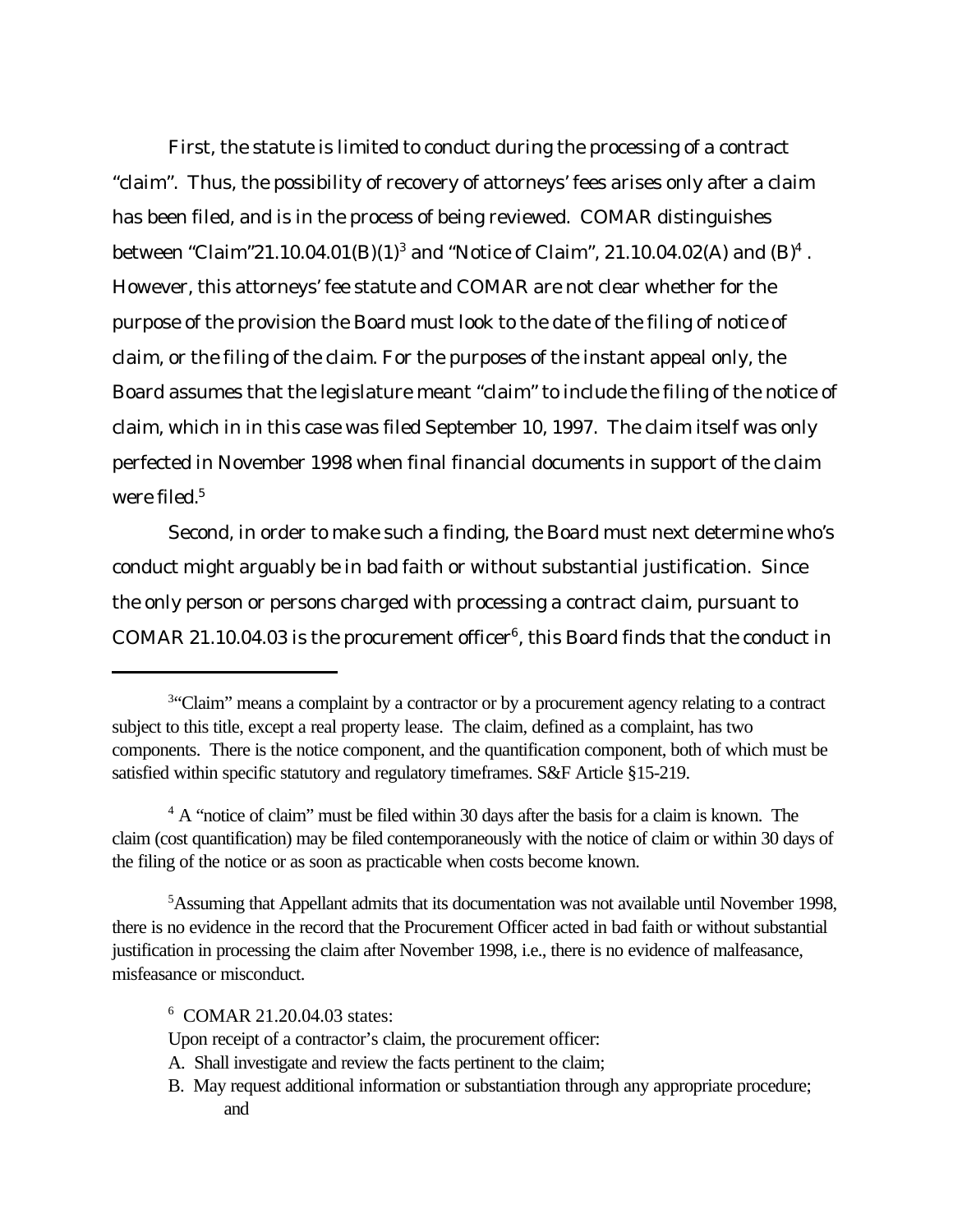question is that of the procurement officers in this case, Mr. Langton and Mr. Cook.<sup>7</sup>

There are three issues of conduct, that must be examined. Were the procurement officers acting in bad faith or without substantial justification in 1) determining that the Appellant had contracted to design the bridge, 2) in delaying the issuance of written directives as to how Appellant should proceed after the bridge design problems were discovered, and 3) in denying Appellant's claim?

It is clear from the evidence that Mr. Langton and Mr. Cook were mistaken on at least one critical issue, whether the Appellant was charged with designing the bridge and its abutments, or simply the abutments. The Board finds, however, that such mistake does not rise to the level of "bad faith or without substantial justification". This mistake compounded another mistake on the part of the Procurement Officers: a failure to appreciate the confusion in the invitation for bids discovered by Mr. Decker or Appellant in August 1997.

With regard to the delay in issuing written instructions as to how the work should proceed until November 7, 1997, the Board finds, as set forth above, that this is delay chargeable to the Respondent not the Appellant, but that this likewise does not rise to the level of "bad faith or without substantial justification."

Finally, with regard to the denial by the Procurement Officer of the claim of the Appellant, we note that this is not a circumstance where it has been proven, for example, that a procurement officer knows that the Appellant has a valid claim but because of some animus, denies the claim. Such action would rise to the level of malfeasance or misfeasance, and therefore equate with "bad faith or without substantial justification". This Board will not find that a denial of a claim based on mistake rises to the level

C. Unless clearly inappropriate, shall seek the advice of the Office of the Attorney General.

<sup>7</sup>Thus, any actions taken pursuant to an alleged attitude of "playing hardball" by the DGS inspector Mr. Lombardi, or Mr. Yastrzemsky, the Board finds, are not the subject of this statute and regulation.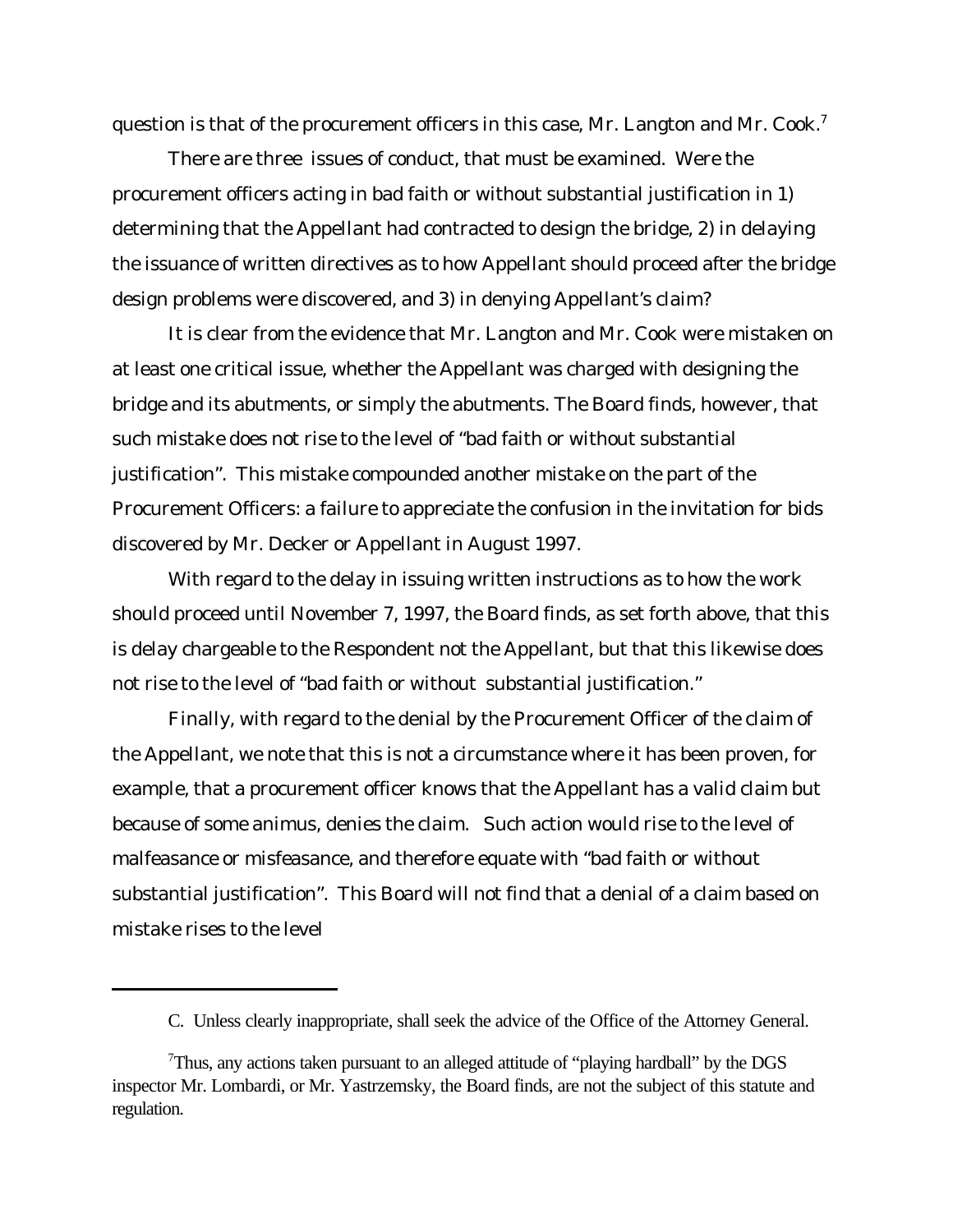of malfeasance or misfeasance, or that it is an action taken in bad faith or without substantial justification.

Wherefore, this Board grants in part and denies in part the appeal of Appellant BEKA Industries, Inc., awarding to it \$32,872.06 with pre-decision interest from March 28, 2000 until the date of this decision and post-decision interest from the date of this decision until paid, granting it an extension of time for completion of the project, denying Appellant's request for attorneys' fees under §15- 221.2, and denying Respondent its claim for liquidated damages. So Ordered, this  $\frac{1}{\sqrt{2}}$  day of  $\frac{1}{\sqrt{2}}$ , 2000.

Dated:

Candida S. Steel Board Member

\_\_\_\_\_\_\_\_\_\_\_\_\_\_\_\_\_\_\_\_\_\_\_\_\_\_

I concur:

Robert B. Harrison III Board Member

\_\_\_\_\_\_\_\_\_\_\_\_\_\_\_\_\_\_\_\_\_\_\_\_

**Certification**